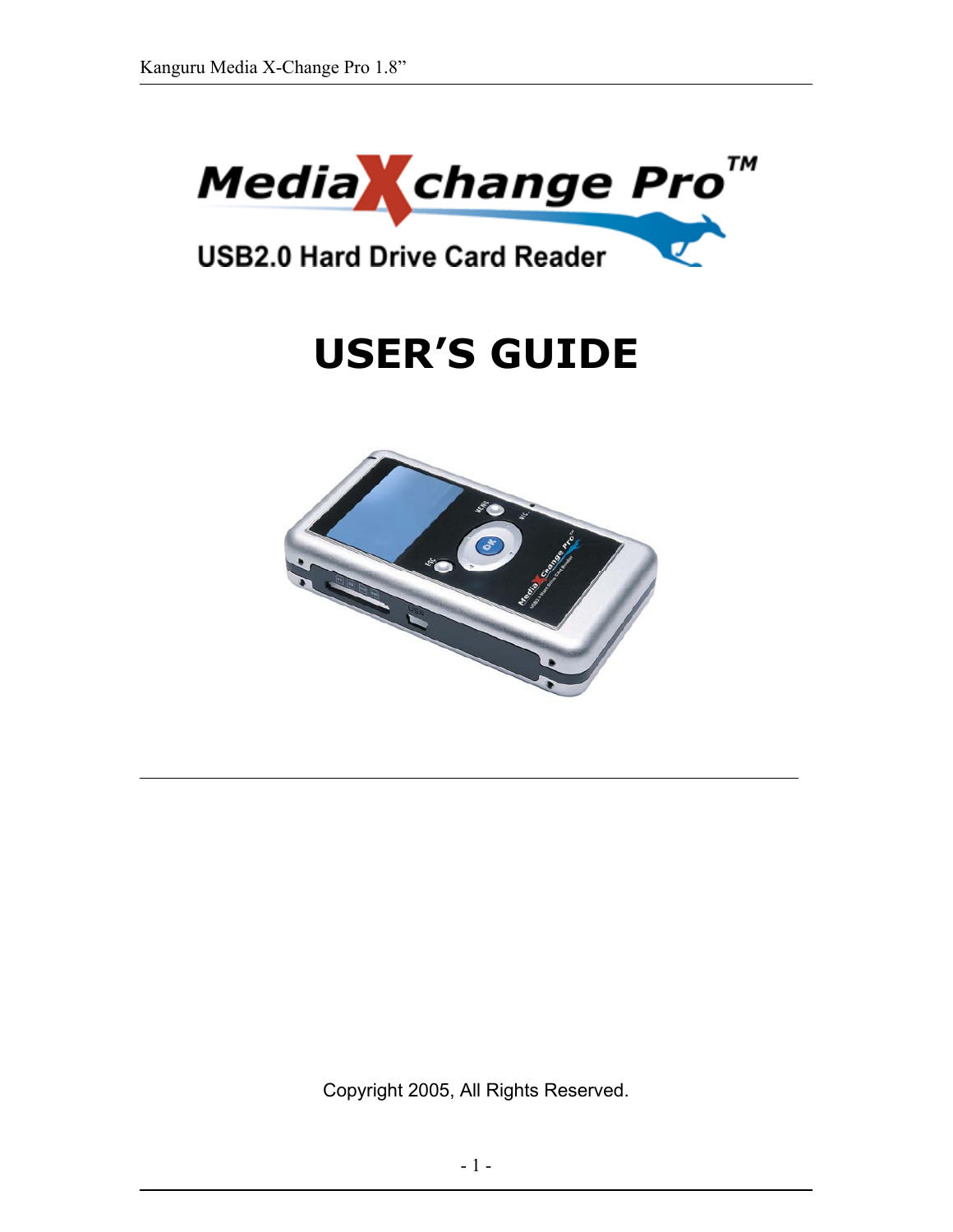# *FCC Certifications*

This equipment has been tested and found to comply with the limits for a Class B digital device, pursuant to Part 15 of the FCC Rules. These limits are designed to provide reasonable protection against harmful interference in a residential installation. This equipment generates, uses and can radiate radio frequency energy and, if not installed and used in accordance with the instructions, may cause harmful interference to radio communications. However, there is no guarantee that interference will not occur in a particular installation. If this equipment does cause harmful interference to radio or television reception, which can be determined by turning the equipment off and on, the user is encouraged to try to correct the interference by one or more of the following measures:

- Reorient or relocate the receiving antenna.
- Increase the separation between the equipment and receiver.
- Connect the equipment into an outlet on a circuit different from that to which the receiver is connected.
- Consult the dealer or an experienced technician for help.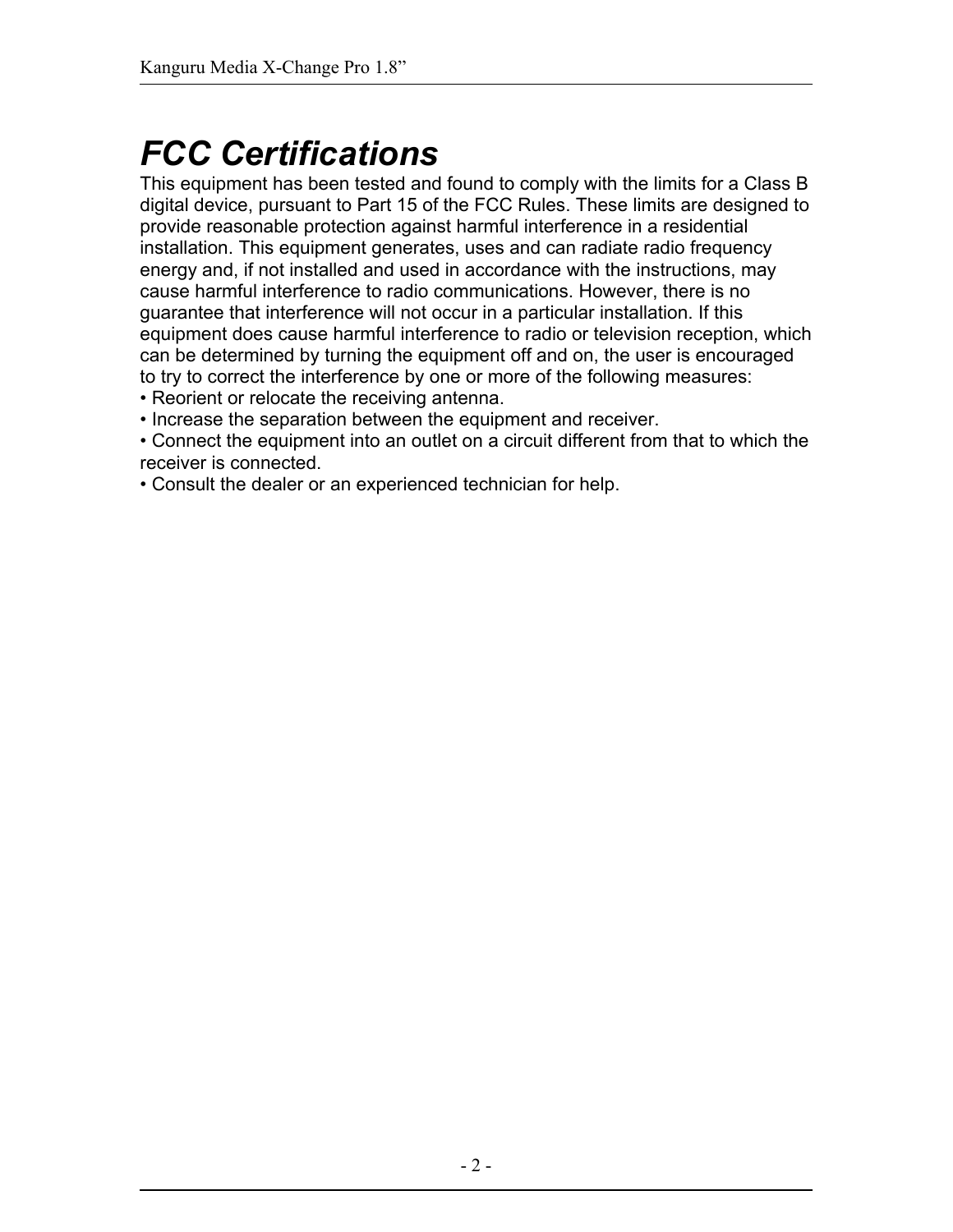#### **Please be aware of the following points before using the Kanguru Media X-Change Pro.**

Copyright© 2004, Kanguru Solutions. All rights reserved.

DOS $^{\circledR}$ , Windows  $95^{\circledR}$ , Windows  $98^{\circledR}$ , Windows NT $^{\circledR}$ , Windows M $\mathsf{E}^{\circledR}$ , and Windows  $\mathsf{MSE}^{\circledR}$ XP $^{\circledR}$  are registered trademarks of Microsoft Inc. Apple $^{\circledR}$  and Macintosh $^{\circledR}$  are registered trademarks of Apple Computer Inc. IBM and OS/2 are registered trademarks of the International Business Machines Corporation. All other brand or product names are trademarks of their respective companies or organizations.

Kanguru Solutions will not be held responsible for any illegal use of this product nor any losses incurred while using this product. The user himself is responsible for the copyright laws, and is fully responsible for any illegal actions taken.

### **CUSTOMER SERVICE**

To obtain service or technical support for your system, please contact Kanguru Solutions Technical Support Department at 508-376-4245, or visit www.Kanguru.com for web support.

### **LIMITED WARRANTY**

Kanguru Solutions guarantees that every Kanguru Media X-Change Pro will be free from defects in workmanship and materials for 1 year from the date of purchase. This warranty does not apply if, in the judgment of Kanguru Solutions, the product fails due to damage from handling, accident, abuse, misuse, or if it has been used in a manner not conforming to the product's instructions, has been modified in anyway, or the warranty labels have been removed. If the product proves defective during this warranty period, call Kanguru Solutions Technical Support in order to obtain a RMA required for service. When returning a product, mark the RMA number clearly on the outside of the package, and include a copy of your original proof of purchase.

In no event shall Kanguru Solutions' liability exceed the price paid for the product from direct, indirect, special, incidental, or consequential software, or its documentation. Kanguru Solutions offers no refunds for its products after 30 days of purchase. Kanguru Solutions makes no warranty or representation, expressed, implied, or statutory, with respect to its products or the contents or use of this documentation and all accompanying software, and specifically disclaims its quality, performance, merchantability, or fitness for any particular purpose. Kanguru Solutions reserves the right to revise or update its products, software, or documentation without obligation to notify any individual or entity.

> **Kanguru Solutions 1360 Main St., Millis, MA 02054 508.376.4245 • Fax 508.376.4462 www.kanguru.com**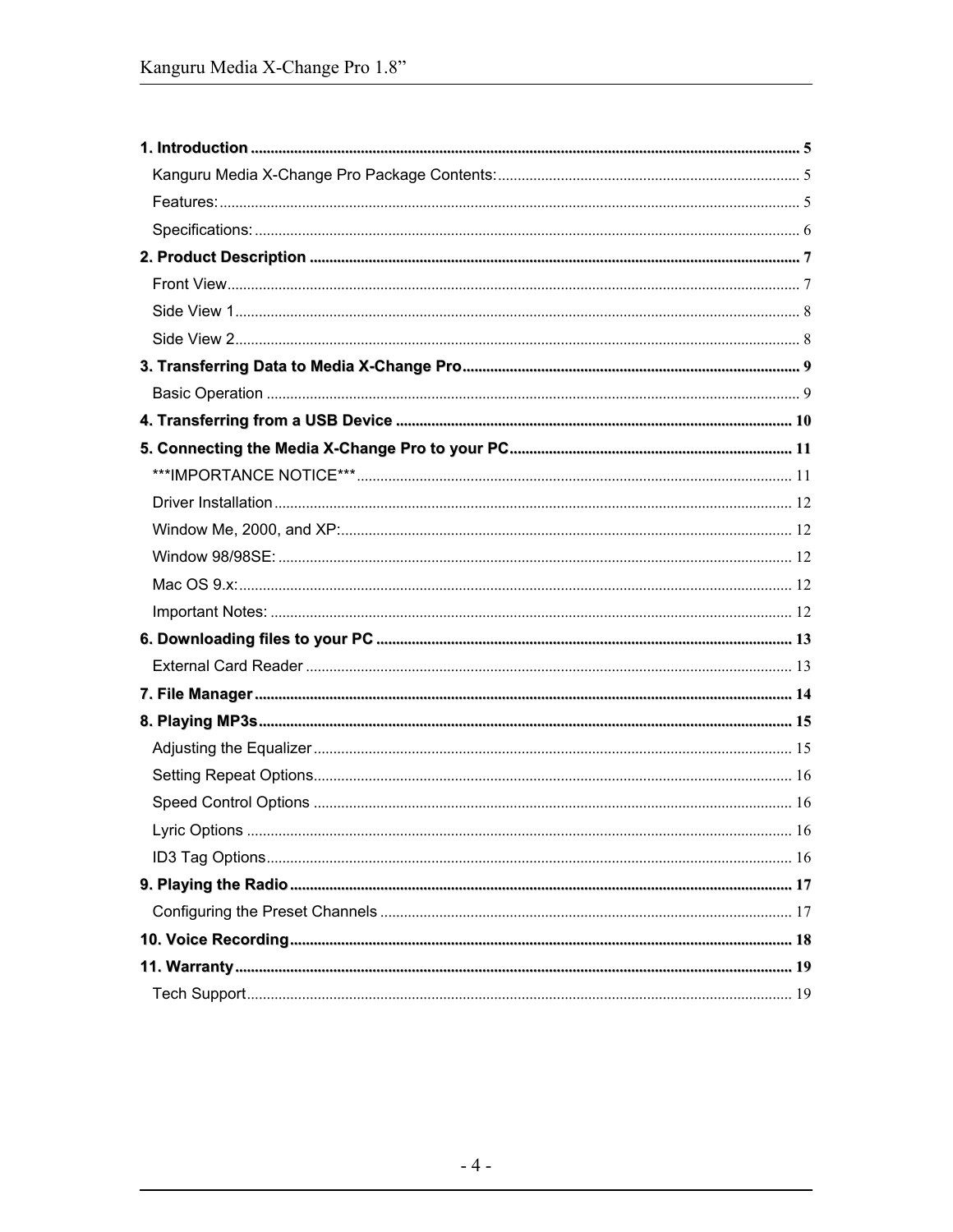# **1. Introduction**

Thank you for purchasing the *Kanguru Media X-Change Pro* from Kanguru Solutions.

The Media X Change Pro is a portable digital storage device capable of downloading and storing data from most media cards without the use of a computer! Simply fill up your media card, then insert card into the Media Xchange Pro and copy the data with the press of a button. You can use the verify function to ensure all of you photos and data have successfully transferred. Once finished, you can re-use the card over and over without ever connecting to a computer.

You can even playback your MP3 or WMA files, and even tune into FM stations! When connected to a PC or Mac, the Media X-change Pro doubles as a portable USB hard drive and as a multi format card reader! A rechargeable battery pack, custom carry case and small, lightweight design make the Media X-change Pro the perfect accessory for digital photography and mobile users.

# **Kanguru Media X-Change Pro Package Contents:**

- 1 Kanguru Media X-Change Pro.
- 1 Carrying Case.
- $\bullet$  1 Power Supply.
- $\bullet$  1 USB 2.0 cable.
- $\bullet$  1 Earphone.
- 1 Driver and Manual CD.
- 1 User registration form.

If any of the above items are missing, please call Kanguru Solutions' Tech Support department at: (508) 376-4245, extension 2 and replacement parts will be shipped to you ASAP.

# **Features:**

- Works with CF, SD, MMC, MS, MS Pro, IBM MicroDrive.
- Fast transfer speed; 1GB CF will take only 5 minutes
- Supports MP3 and WMA playback with ID3 tag display
- USB Input; supports transferring directly from USB devices.
- Built in FM tuner and recorder, 20 presets
- Blue back-lit LED screen
- Audio in for recording from any audio source
- Rechargeable battery; 7 hrs of MP3 playback, 2.5 Hrs for data transfer.
- Lightweight, compact design for maximum portability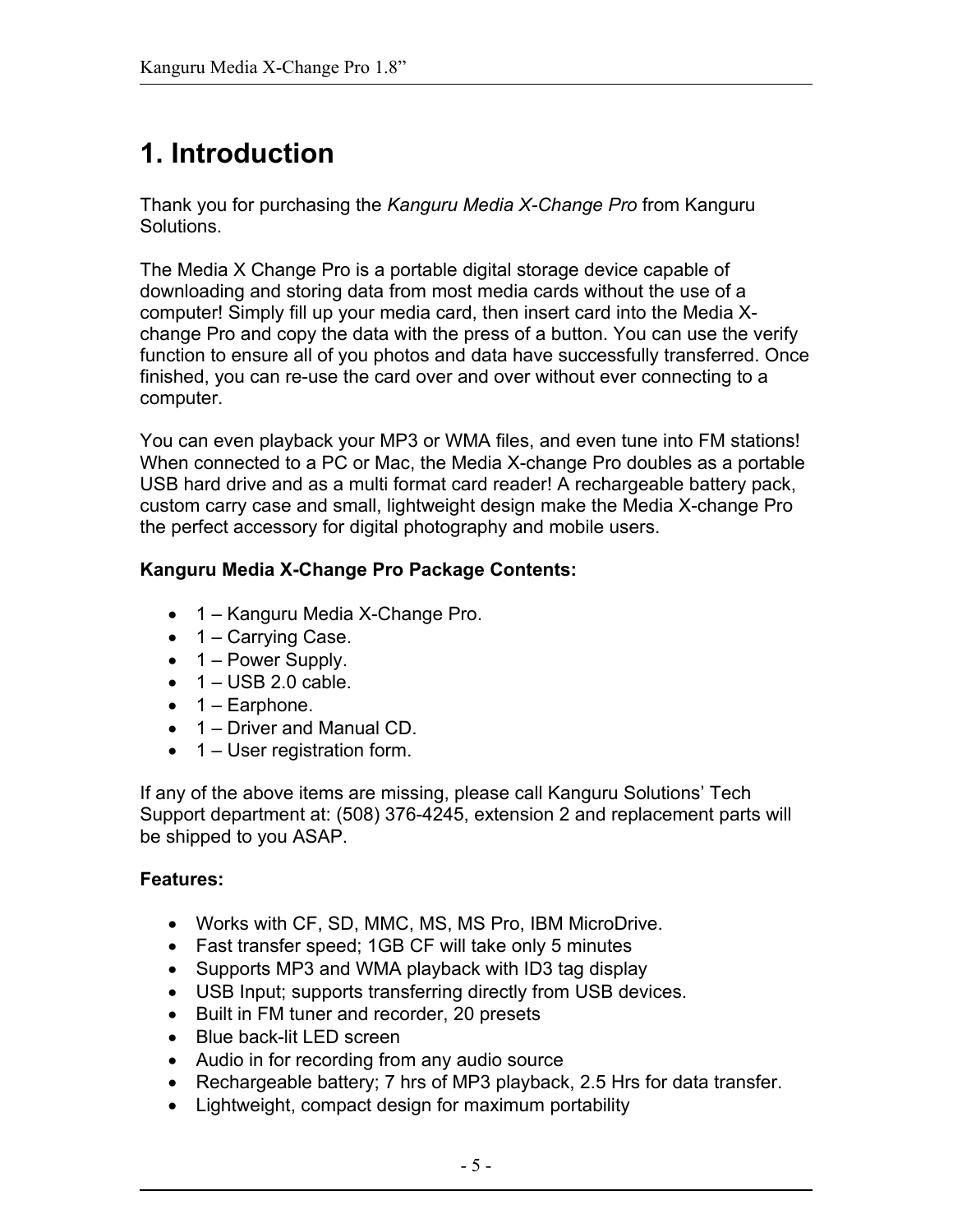- USB or USB 2.0 Connectivity
- Functions as a high speed hard drive & card reader
- Verify function to ensure a 100% accurate transfer
- 1 yr Warranty

### **Specifications:**

**General** 

| <b>Model Number</b>     | KMX-PRO1-30                                                                                                              |
|-------------------------|--------------------------------------------------------------------------------------------------------------------------|
| Interface               | USB 2.0                                                                                                                  |
| <b>Capacities</b>       | 30GB <sup>1</sup>                                                                                                        |
| Supported Media         | Compact Flash, Smart Media, Secure Digital, Multimedia Card, IBM Microdrive,<br>Sony Memory Stick, Sony Memory Stick Pro |
| <b>LCD</b>              | Dot Matrix LCD with blue LED Back light                                                                                  |
| <b>OS Compatibility</b> | - Windows 98<br>- Windows 98SE<br>- Windows MF<br>- Windows 2000<br>- Windows XP<br>- Mac OS 8.6 and above               |

#### **Audio**

| <b>Formats Supported</b>    | MP3; Bit rate: $32kbps \sim 320 kbps$ , CBR, VBR<br>WMA; Bit rate: 32Kbps ~ 320Kbps, CBR, VBR<br>Audio CD |  |
|-----------------------------|-----------------------------------------------------------------------------------------------------------|--|
| ID3                         | With ID3 Tag, can support multi-language                                                                  |  |
| <b>Equalizer</b>            | Jazz / POP /Normal /Classic /Rock /user-definable option                                                  |  |
| <b>FM Tuner</b>             | Frequency Range: $87.5 \sim 108$ KHZ, 20 Presets                                                          |  |
| <b>FM / Voice Recording</b> | Voice recording from line-in or internal microphone                                                       |  |
| Signal-to-noise Ratio       | 90db                                                                                                      |  |

#### **Size**

| Weight            | $0.5$ lbs                             |
|-------------------|---------------------------------------|
| <b>Dimensions</b> | $.7" \times 2.6" \times 0.9"$<br>14.7 |

#### **Power**

| <b>Battery Type</b> | Li-ion 3.7 V 1800 mAh battery Model: Fuji Film NP-60           |  |
|---------------------|----------------------------------------------------------------|--|
| <b>Battery Life</b> | 7 hrs (Continuous MP3 Playback), 500 recharges (approximately) |  |

**Please note:** the Kanguru Media X-Change will automatically shut down after 30 seconds of idle time.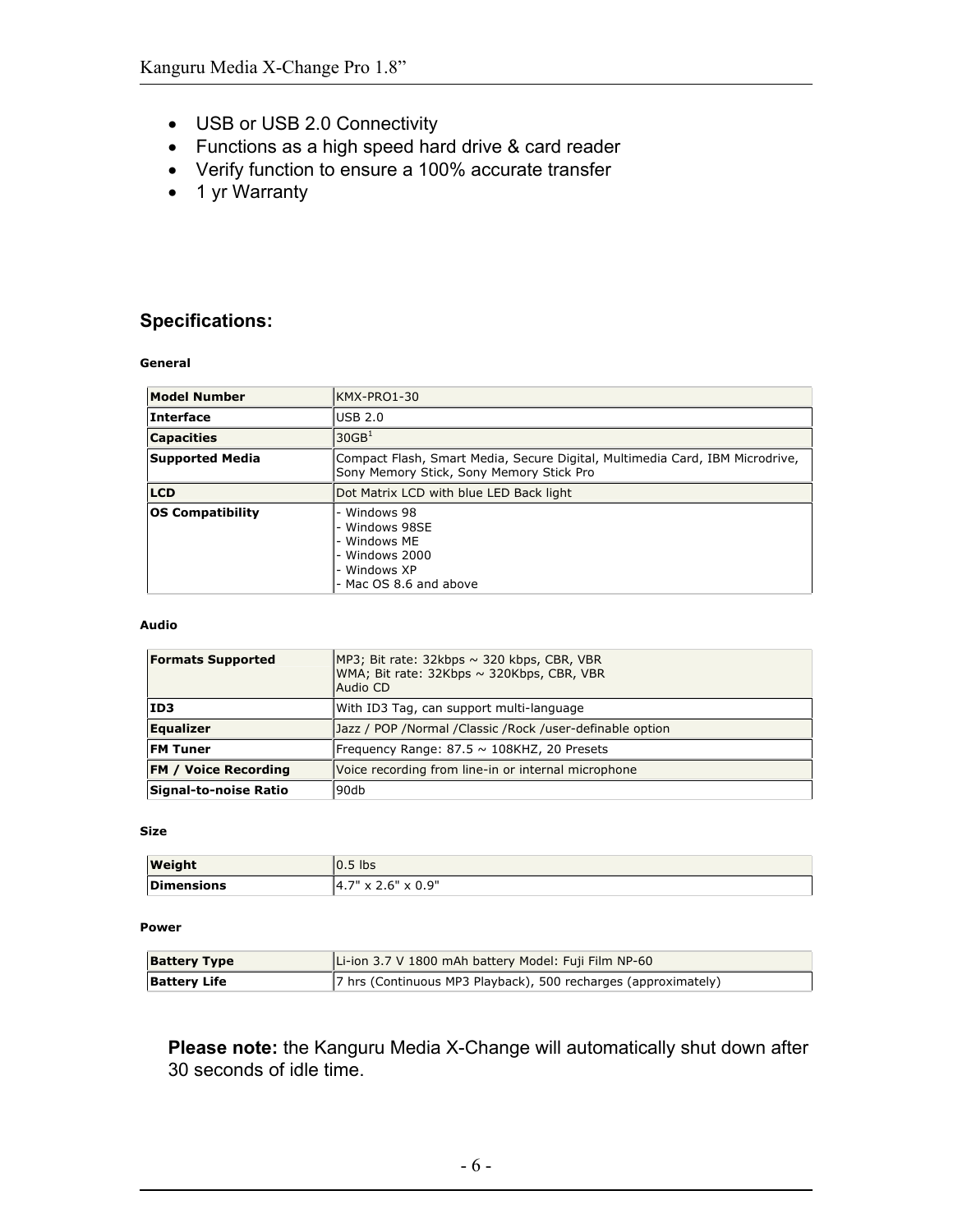# **2. Product Description**

**Front View** 



| keypad                                                                            | <b>Function Description</b>                                          |  |  |
|-----------------------------------------------------------------------------------|----------------------------------------------------------------------|--|--|
| 0K                                                                                | Enter : takes you to execute the current selection                   |  |  |
|                                                                                   | Pause: This function will effect under Music Playback Mode.          |  |  |
| MENU                                                                              | Play modes selection                                                 |  |  |
|                                                                                   | Direction button to move cursor on the screen                        |  |  |
|                                                                                   | Fast Backward : This function will effect under Music Playback Mode. |  |  |
|                                                                                   | Direction button to move cursor on the screen                        |  |  |
|                                                                                   | Fast Forward : This function will effect under Music Playback Mode.  |  |  |
| ▴                                                                                 | Direction button to move cursor on the screen                        |  |  |
|                                                                                   | Allows you to increase the volume                                    |  |  |
|                                                                                   | Direction button to move cursor on the screen                        |  |  |
|                                                                                   | Allows you to decrease the volume                                    |  |  |
| ESC                                                                               | Takes you go back to previous mode                                   |  |  |
|                                                                                   | Take you to select the disk                                          |  |  |
| COPY                                                                              | Allows you backup the files from memory cards automatically.         |  |  |
| A_B                                                                               | Allows you set a starting point and then press the "AB" button       |  |  |
|                                                                                   | again to set the end point. The song will be played cyclically       |  |  |
|                                                                                   | le This function will effect under Music Playback Mode.              |  |  |
| <b>EDIT</b>                                                                       | Allows you paste , delete , cut the files                            |  |  |
| ≘This function will effect when you highlight any particular folders or<br>files. |                                                                      |  |  |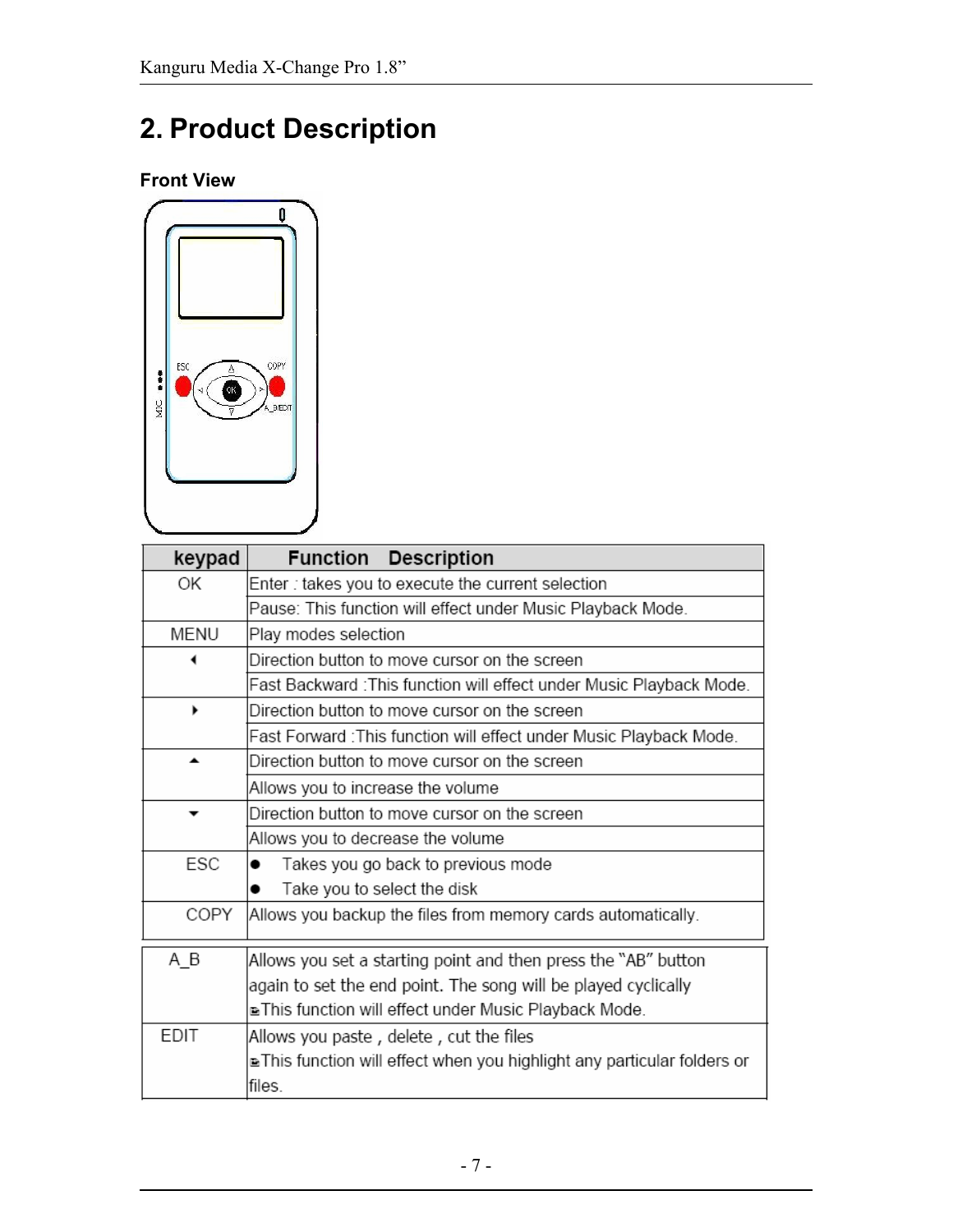# **Side View 1**



# **Side View 2**

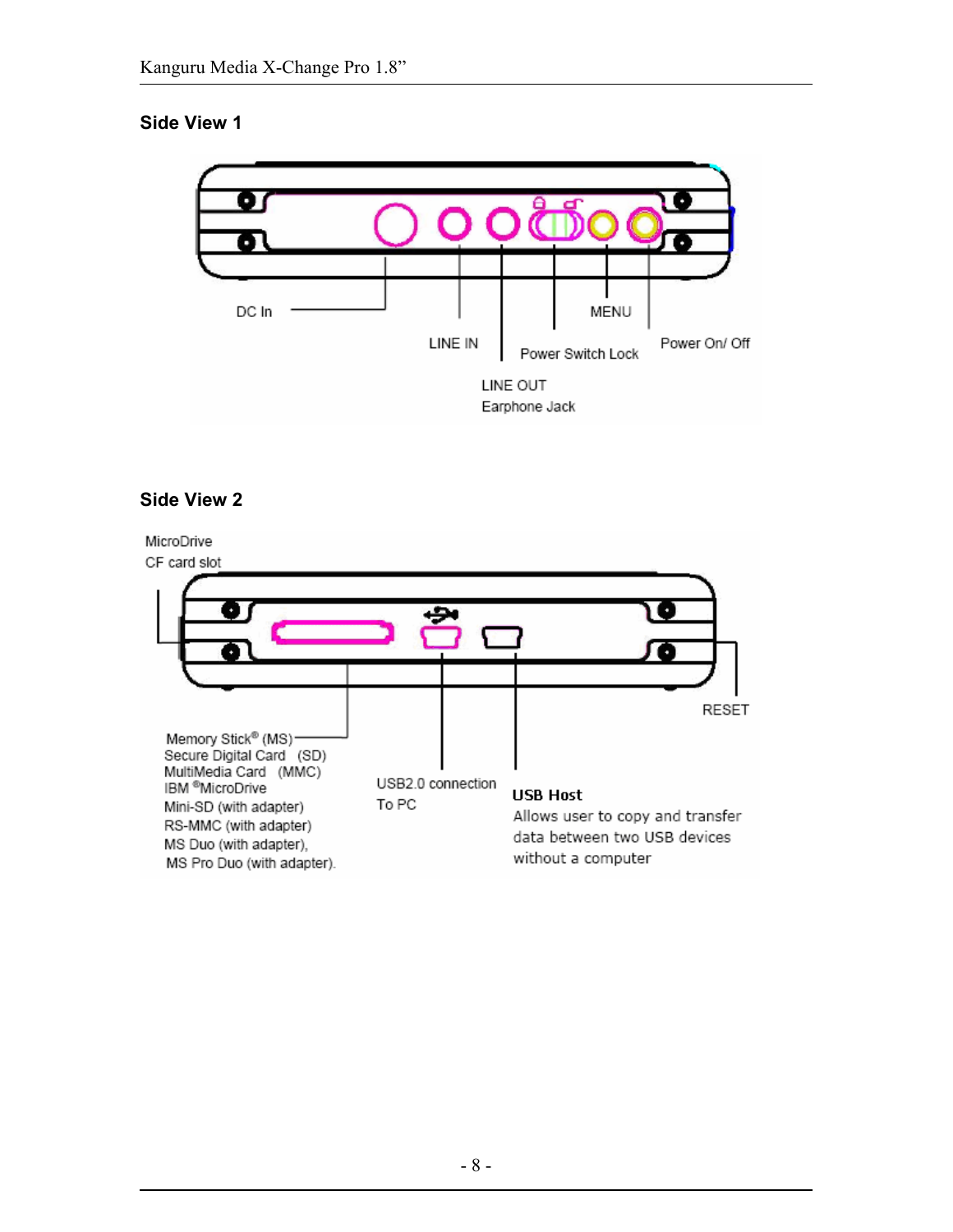# **3. Transferring Data to Media X-Change Pro**

# **Basic Operation**

- 1. Connect the power cable to the back of the device and charge the battery for 4 hours before using.
- 2. Press and hold the power button for 2 seconds to turn on the device.
- 3. Insert a flash card into the appropriate card reader slot. The LCD will display an icon representing the type of flash card you have inserted.
- 4. Press the "COPY" button to begin copying your flash card to the internal hard drive.

```
ரா
COPY TO CFC0002
Copied Dir ---- 0001
Copied File ---- 0001
Copying............100%
```

```
ŒП
Do you want to
verify it?
YES ---- ENTER Key
NO
     ---- ESC
                Key
```
- 5. A 100% message will indicate the transfer is complete. You will then be asked if you would like to verify the transfer. Press OK to verify, or Esc to skip this process.
- 6. The files have now been transferred from your flash card to the internal hard drive in the Kanguru Media X-Change. To view or transfer the file on a PC, you will need to connect it using the included USB2.0 cable. Please see the *Downloading Files to a PC* for detailed instructions.

# *Important Notes:*

- The Kanguru Media X-Change Pro must be charged for 4 hours before using for the first time.
- Do not attempt to copy more than 1 flash card at a time to the Media X-Change Pro.
- All files transferred are stored onto the hard drive in folder numerically ordered. For example, your CF card will create the following folders; CFC0001, CFC0002, CFC0003, and so on. If you copy the same card twice, then you will create two separate folders.
- To stop a transfer, press and hold the ESC button. The LCD will display "COPY STOP" and you can press ESC again to return to the main screen.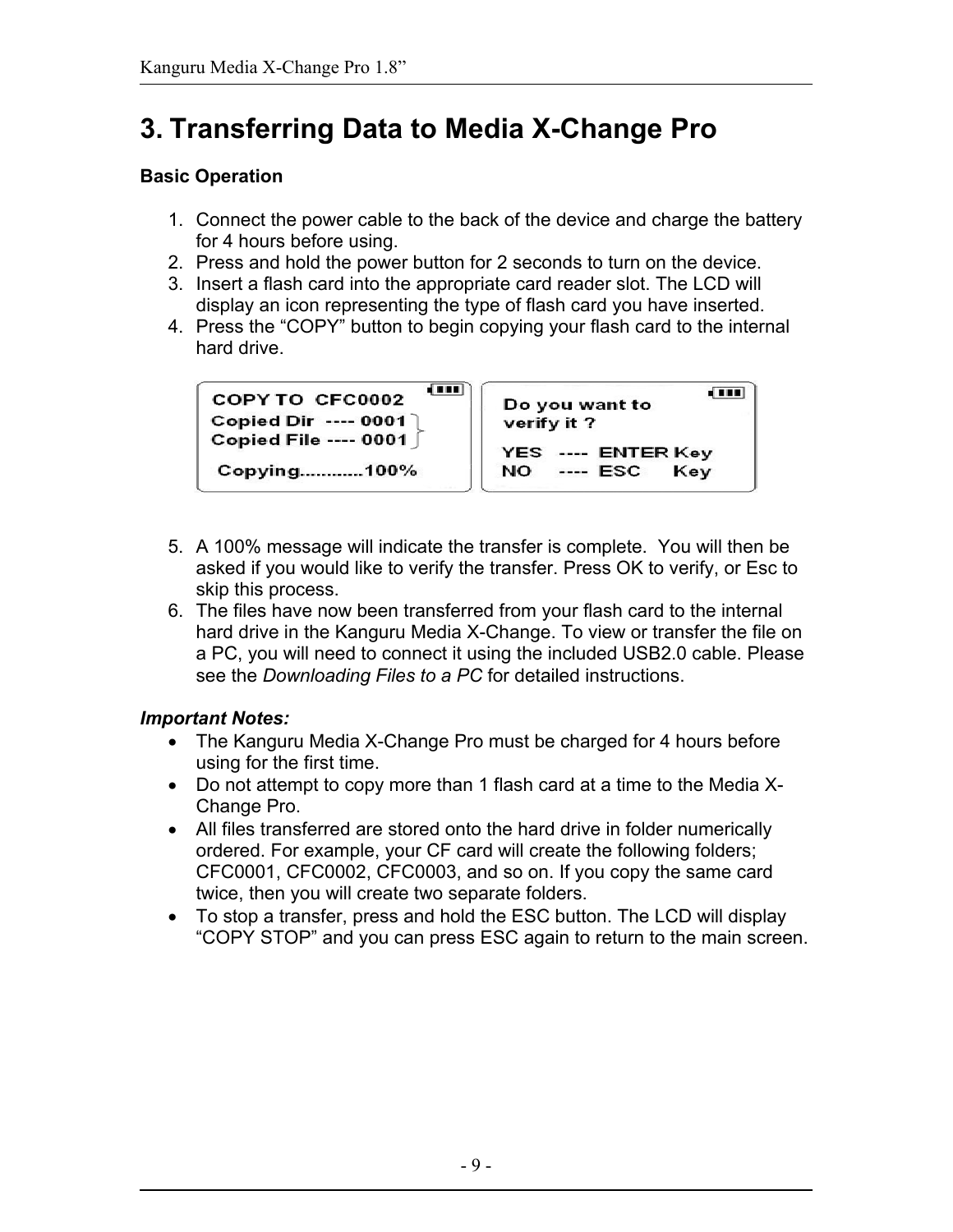# **4. Transferring from a USB Device**

You can connect USB devices to your Media X-Change Pro using the include USB adapter. Please note that most, but not all digital cameras with a USB connection are supported. Please follow the instructions below to transfer from a USB flash device.

- 1. Plug the USB cable (short one) into the Media X-Change Pro.
- 2. Connect your USB peripheral to the Media X-Change as seen below.



- 3. Turn on your USB peripherals.
- 4. For some digital cameras, you need to change the setting of the "USB connection" to the "PTP" mode.
- 5. Turn on the Media X-Change Pro.
- 6. Press the COPY button to begin the transfer.

# **Single File Copy**

- 1. Plug the USB cable (short one) into the Media X-Change Pro.
- 2. Connect your USB peripheral to the Media X-Change as seen below.



- 4. For some digital cameras, you need to change the setting of the "USB connection" to the "PTP" mode.
- 5. Connect two USB cables.
- 6. Turn on the Media X-Change Pro.
- 7. Press the ESC button to select the **UD** device and press the OK button.
- 8. Scroll to FILE function and press the OK button.
- 9. Use the up or down button to select a folder or a file you want to copy.
- 10. Press COPY button to open file manager.
- 11. Scroll to and press the OK button, copy function will be performed.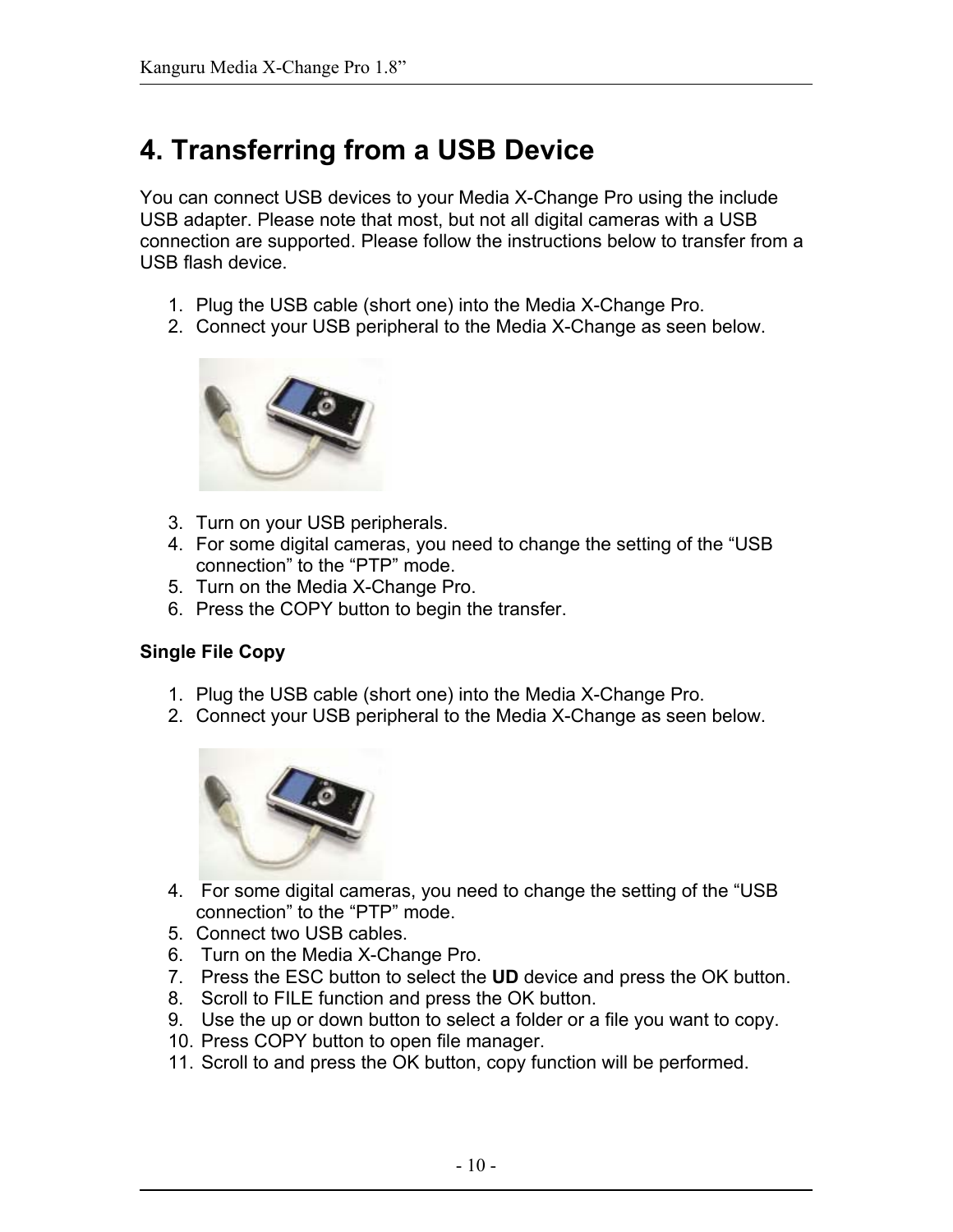# **5. Connecting the Media X-Change Pro to your PC**

# **\*\*\*IMPORTANCE NOTICE\*\*\***

**Windows 2000 users: The Kanguru FCRW requires the latest USB2.0 drivers available in Service Pack 3 or above. If your Windows 2000 system is not updated to Service Pack 3 or above, then you can download the update from: http://www.microsoft.com/windows2000/downloads/servicepacks/sp4/default.asp**

To identify what Service Pack your system is running, right click on "**My Computer**" and select "**Properties**". Windows will display the Service Pack that you have installed.

| <b>System Properties</b>                                             |           |                                                                                                                      | 2x    |
|----------------------------------------------------------------------|-----------|----------------------------------------------------------------------------------------------------------------------|-------|
| General Network Identification   Hardware   User Profiles   Advanced | System:   | Microsoft Windows 2000                                                                                               |       |
|                                                                      |           | 5.00.2195<br>$\sqrt{\frac{1}{2}}$ Service Pack 4<br>Registered to:<br>Chris<br><b>IMC</b><br>51873-005-2880091-09890 |       |
|                                                                      | Computer: | AMD Athlon(tm)<br>AT/AT COMPATIBLE<br>523,760 KB RAM                                                                 |       |
|                                                                      | OK        | Cancel                                                                                                               | Apply |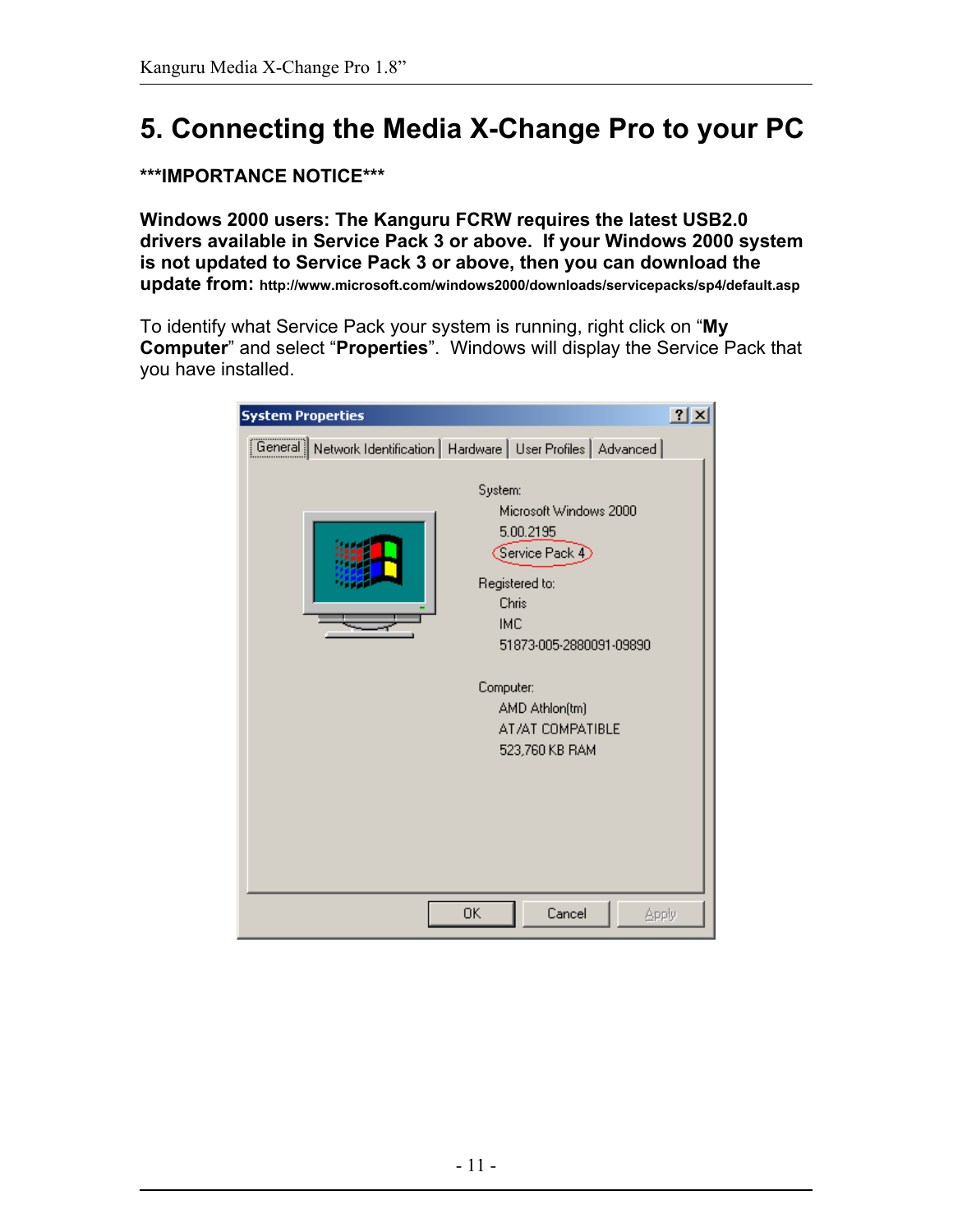### **Driver Installation**

1. Depending on your operating system, you may need to install drivers before attaching your Kanguru Media X-Change to your PC.

# **Window Me, 2000, and XP:**

Windows Me and Windows XP Home Edition and Professional Edition, Win2000 Professional SP 3 above users do not need to install any drivers. Windows will automatically detect your device and install the drives are seen below.



### **Window 98/98SE:**

- 1. Insert the drivers CD into your CD-Rom and double click on My Computer.
- 2. Open your CD-Rom and run "setup.exe" to begin the driver installation. Press Next and follow the on-screen instructions.
- 3. Restart your computer after the installation is complete.
- 4. Under Windows 98 the removable drive icons look like this:



# **Mac OS 9.x:**

- 1. Insert the drivers CD into your CD-Rom.
- 2. Browse the CD-Rom drive to "MacOS Installer".
- 3. Follow the installation instructions to being installing the extensions.
- 4. Restart your computer after the installation is complete.

### **Important Notes:**

- When connected to a PC, the Kanguru Media X-Change will have drive icons for both the internal hard drive and the card reader slots. Each of these drives can be accessed at anytime without any proprietary software.
- The Kanguru Media X-Change Pro can be charge via your USB cable. You must have the drive in the locked position to do so.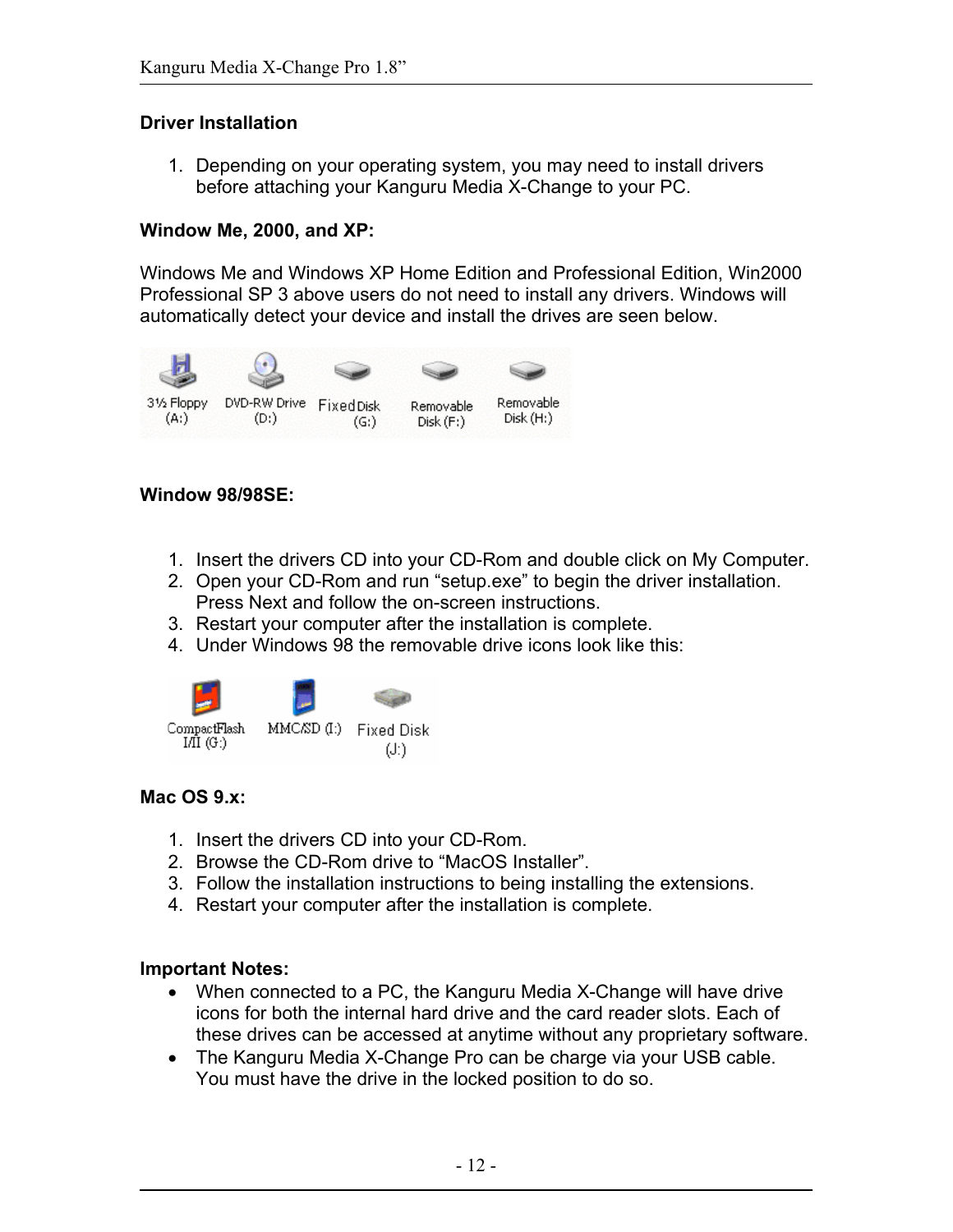# **6. Downloading files to your PC**

- 1. Install the drivers if they are required for your operating system.
- 2. Connect the power cable to the back of the device.
- 3. Press and hold the power button for 2 seconds to turn on the device.
- 4. Connect the included USB2.0 cable to the Kanguru Media X-Change Pro and then to your PC.
- 5. Your system should find the new hardware automatically.
- 6. You should now find 3 new drives available under "My Computer".
- 7. To download files that you have transferred to the Media X-Change Pro you will need to locate the drive that represents the internal drive of the Media X-Change Pro.
- 8. Open the drive and copy the content to the location of your choice.

# **External Card Reader**

You can also use the Media X-Change Pro as an external card reader. To do so, please follow these instructions.

- 1. Install the drivers if they are required for your operating system.
- 2. Connect the power cable to the back of the device.
- 3. Press and hold the power button for 2 seconds to turn on the device.
- 4. Connect the included USB2.0 cable to the Kanguru Media X-Change Pro and then to your PC.
- 5. Your system should find the new hardware automatically.
- 6. You should now find 2 "Removable Disk" drives available under "My Computer".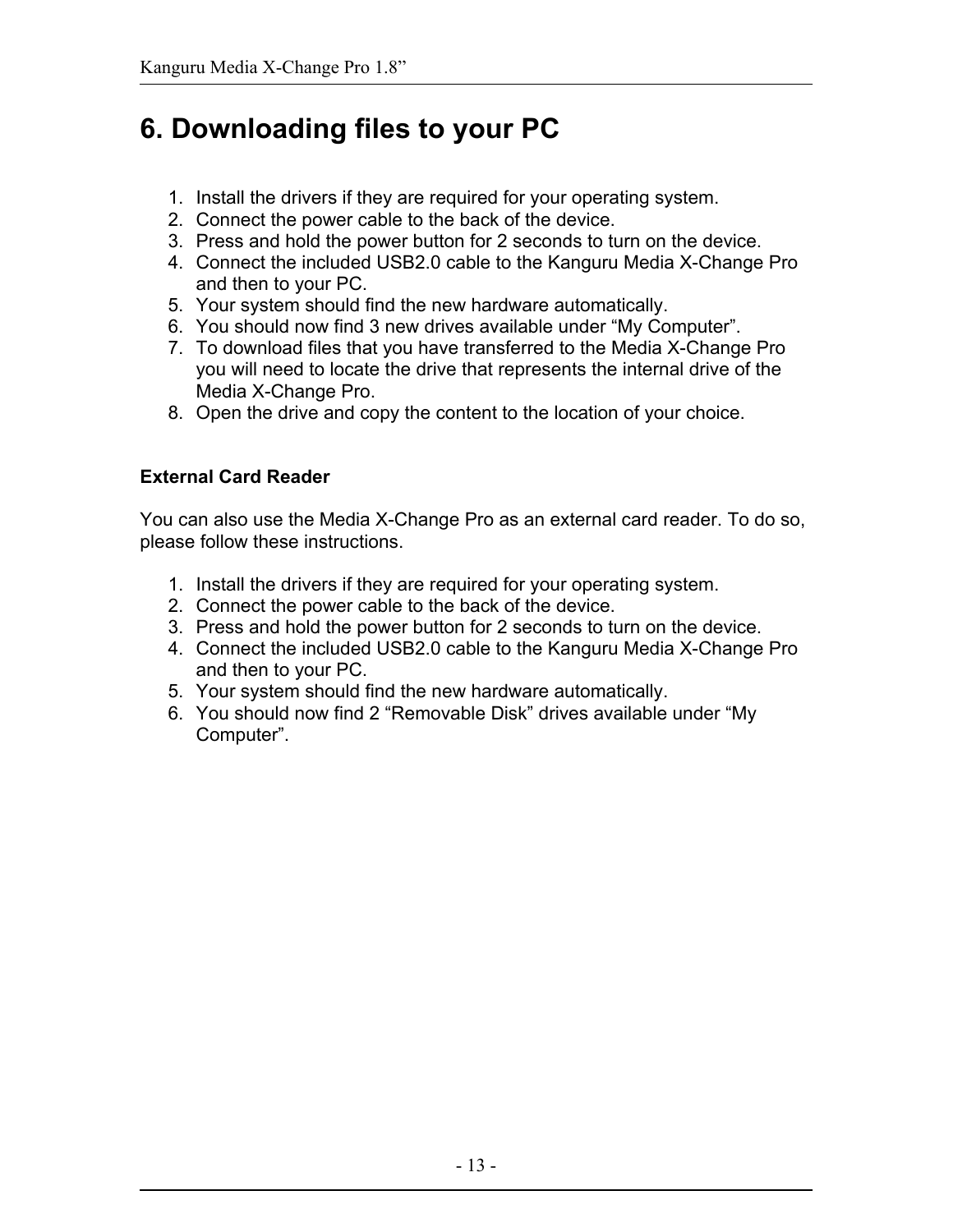# **7. File Manager**

- 1. Turn on your Kanguru Media X-Change Pro.
- 2. Scroll to FILE icon and press OK.
- 3. Use the up and down buttons to select a folder or a file.
- 4. Press [Copy] button to open file manager.
- 5. Use the left and right buttons to select a File Manager function.

| Item   | Description                             |  |  |
|--------|-----------------------------------------|--|--|
| nfo    | Shows the last working result.          |  |  |
| Copy   | Allows you copy select files or folder  |  |  |
| aste   | Allows you paste select file or folder  |  |  |
| Delete | Allows you delete select file or folder |  |  |
|        | Allows you move select file or folder   |  |  |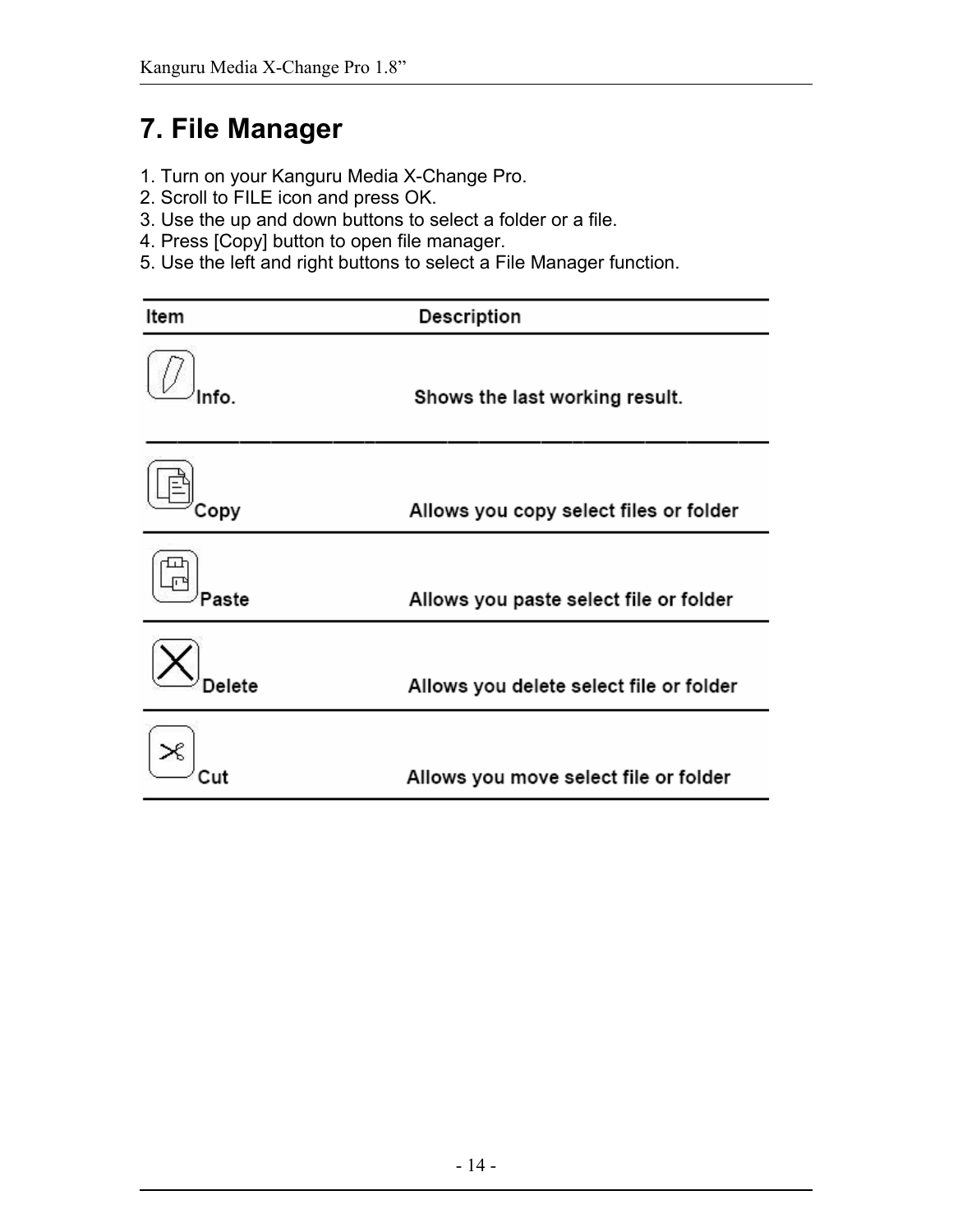# **8. Playing MP3s**

The Kanguru Media X-Change Pro supports playback of MP3 files located on either the internal hard drive or an inserted flash card. Please follow these instructions to playback MP3 files.

# **Playing**

- 1. Scroll to FILE and press the OK button
- 2. Use the  $\lceil \blacktriangledown \rceil$  or  $\lceil \blacktriangle \rceil$  buttons to locate a folder or a song you want to play
- 3. Use the  $\lceil \blacktriangledown \rceil$  or  $\lceil \blacktriangle \rceil$  buttons to control the volume (32 levels of volume) while you listen.
- 4. Use the OK button to pause a song and then again to restart a song.
- 5. Press and hold the left button to rewind and find the specific part of music you want to play.
- 6. Press and hold the right button to fast forward and find the specific part of music you want to play.

The Display:



# **Adjusting the Equalizer**

- 1. Press MENU button and scroll to the DB icon.
- 2. Use the up and down buttons to adjust the EQ setting. The Equalizer settings are JAZZ, ROCK, NORMAL, USER, POP, CLASSIC, USER – Define.

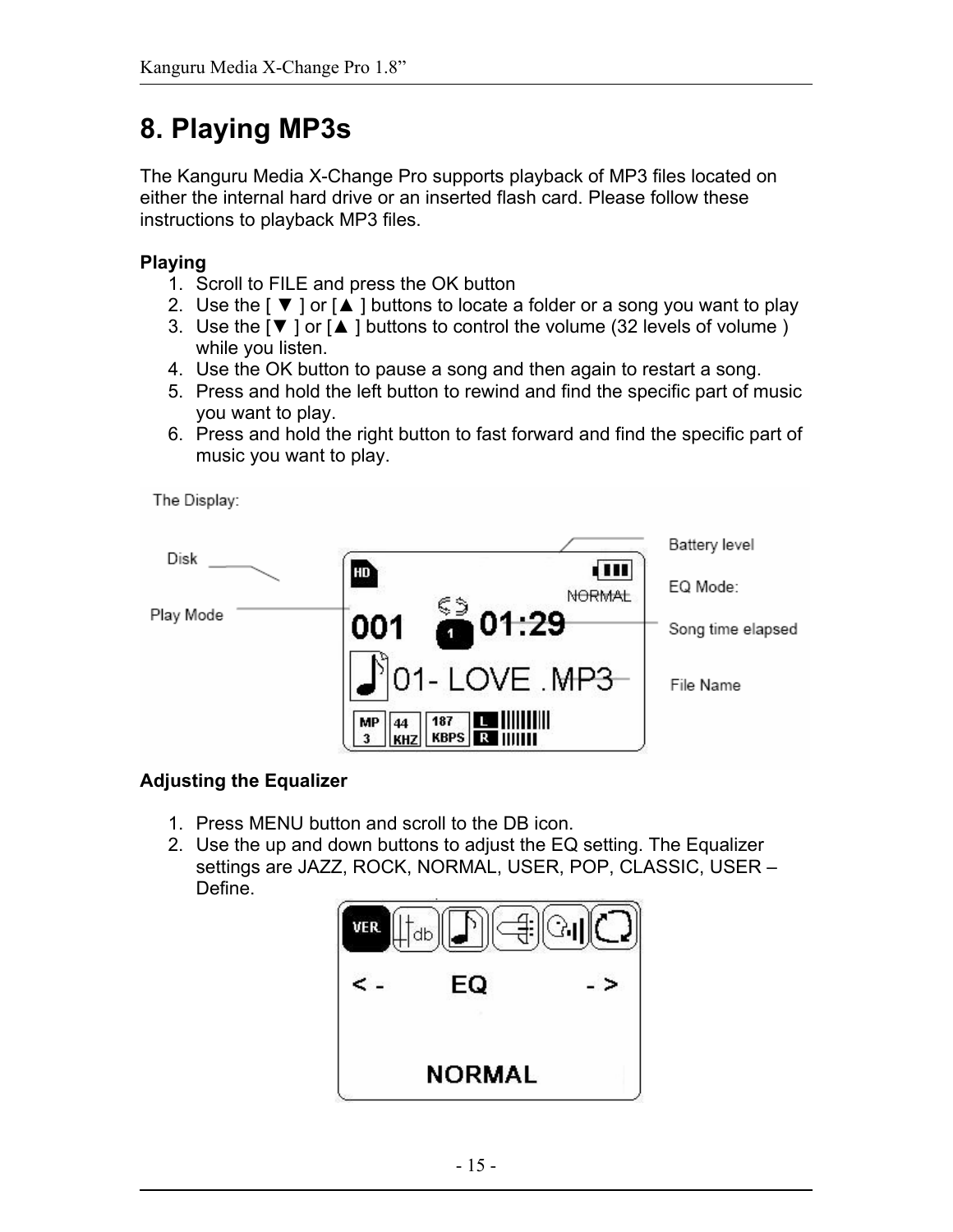# **Setting Repeat Options**

- 1. Press MENU button and scroll to the Repeat icon.
- 2. Use the up and down buttons to adjust the Repeat setting

Once – DIR : Play all tracks in the folder once Repeat -DIR : Play all tracks in the folder repeatedly. Once - File : Play single track once. Repeat – File : Play single track repeatedly.



# **Speed Control Options**

- 1. Press MENU button and scroll to the Speed icon.
- 2. Use the up and down buttons to adjust the Speed setting

# **Lyric Options**

- 1. Press MENU button and scroll to the Lyric icon.
- 2. Use the up and down buttons to enable or disable the Lyrics option.

# **ID3 Tag Options**

- 1. Press MENU button and scroll to the ID3 Tag icon.
- 2. Use the up and down buttons to enable or disable this function. Please note that the ID3 Tag function is disabled when the Lyric mode is enabled.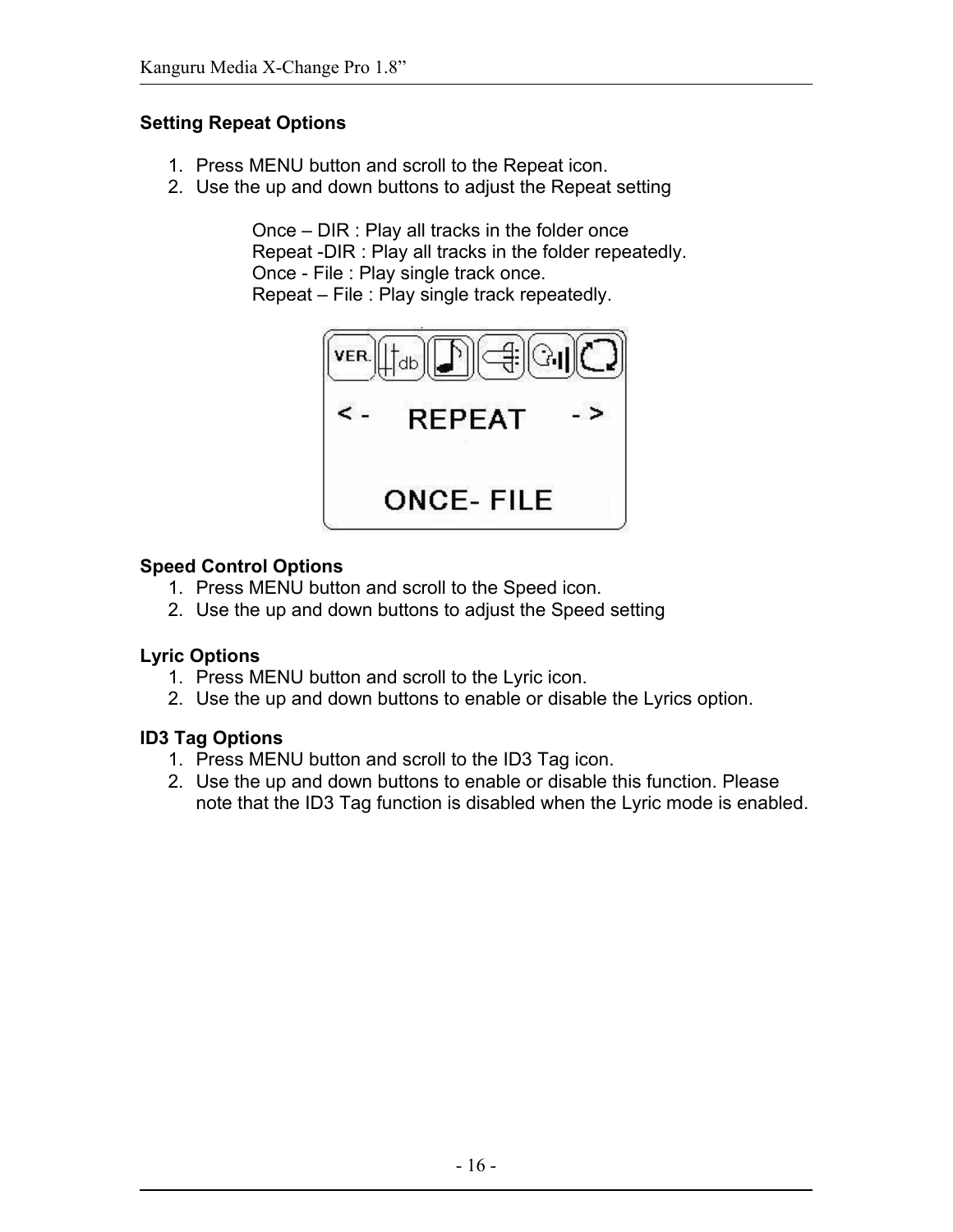# **9. Playing the Radio**

# **Configuring the Preset Channels**

# **Auto tuning:**

- 1. Scroll to Radio function and press the OK button.
- 2. Press and hold the left or right button for more than 0.5 seconds; then release the button and the Media X-Change Pro will begin to scan the available FM stations. The tuner will stop at the first receivable station.
- 3. Press the OK button and the current FM station will be set to a preset channel number. You can store up to 20 preset stations in memory.
- 4. To stop auto tuning, press the ESC button.

# **Manual tuning:**

- 1. Scroll to Radio function and press the OK button.
- 2. Press the left or right button to tune to the desired station.

# **Recalling a Preset Station:**

- 1. Scroll to Radio function and press the OK button.
- 2. Press the OK button, and "PRESET" will appear in the display.
- 3. Press the left or right button to scroll through the available presets.
- 4. To go back to the manual tuning, just press the OK button again.

# **Notes:**

The last station tuned in will be recalled, even after switching the unit.

# **Deleting a Preset Station**:

- 1. Scroll to Radio function and press the OK button.
- 2. Press the OK button, and "PRESET" will appear in the display.
- 3. Use the left or right button to find the desired preset you want to delete.
- 4. Press and hold the COPY button for 2 seconds to remove the preset.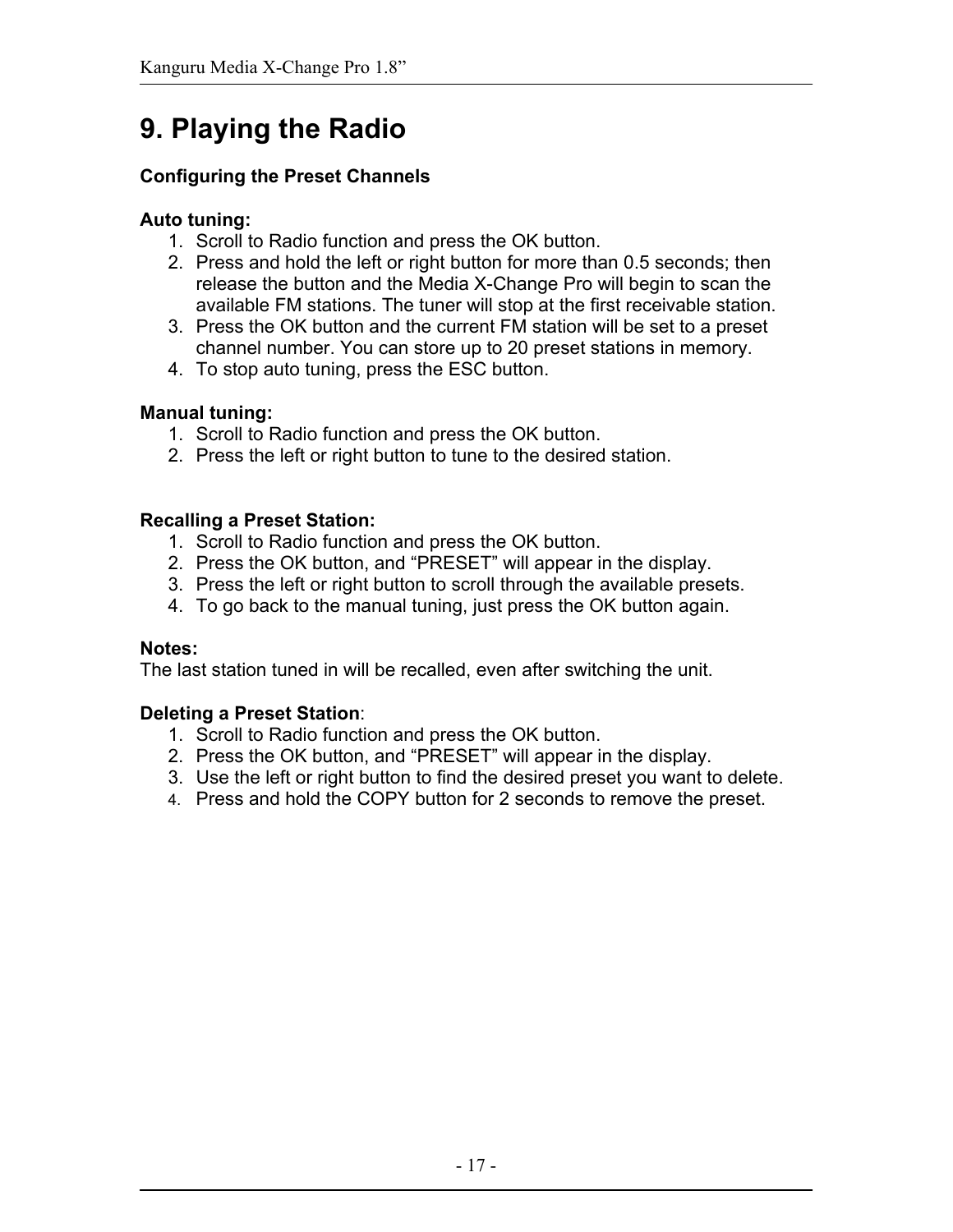# **10. Voice Recording**

### **Start Voice Recording**

- 1. Scroll to REC function and press the OK button.
- 2. Press the OK button, and the voice recording will begin.
- 3. Press and the ESC button to end the recording.



# **Finding your Recorded Files:**

- 1. Scroll to FILE function and press the OK button.
- 2. Press the down button and select the RECORD folder, and press OK.
- 3. Scroll to the desired Voice Recording and press OK to play it.

# **Deleting your Recorded Files:**

- 1. Scroll to FILE function and press the OK button.
- 2. Press the down button and select the RECORD folder, and press OK.
- 3. Scroll to the desired Voice Recording and press COPY.
- 4. Scroll to Delete and press OK to delete the voice recording.